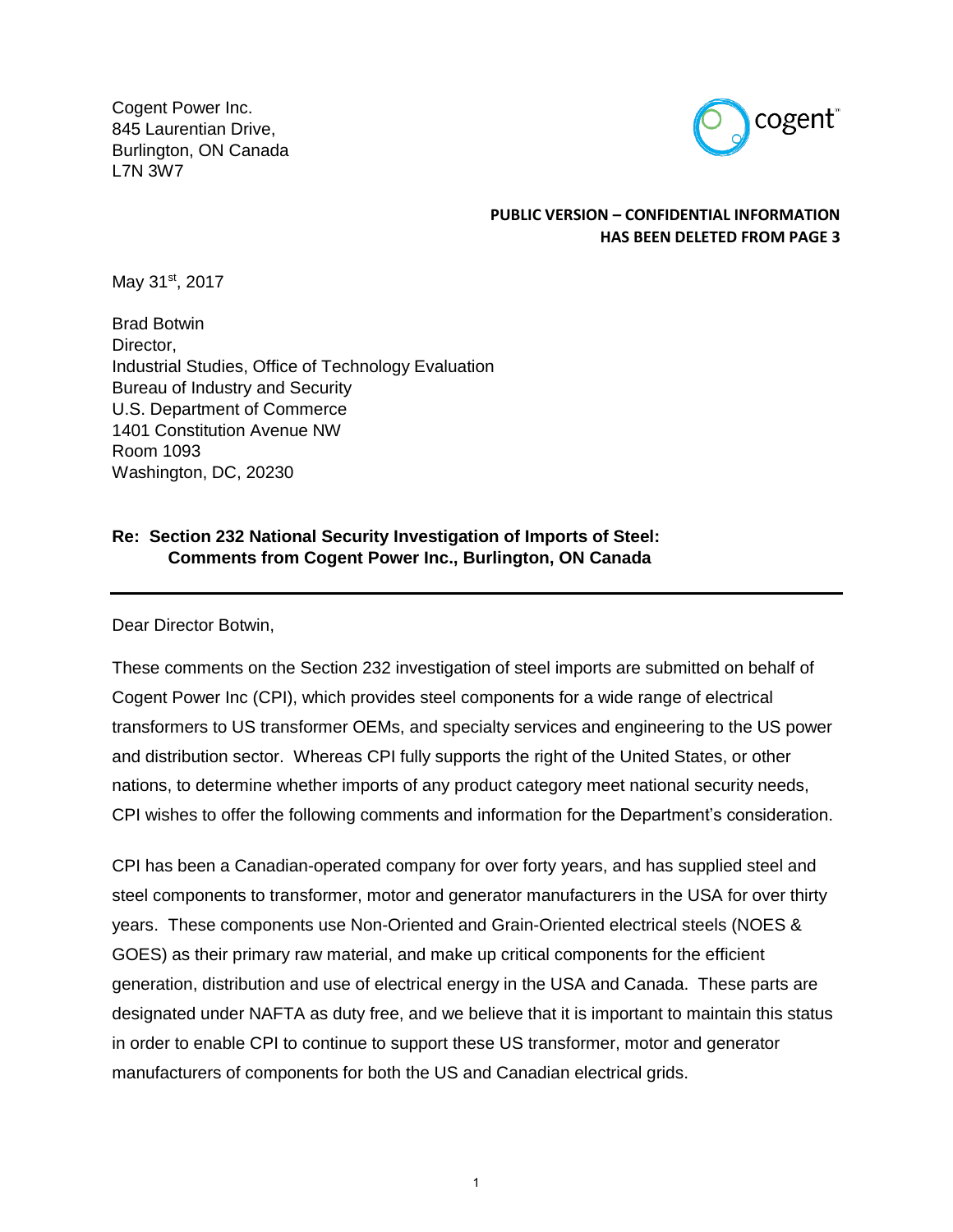#### Canadian Support for US National Security

Canada and the U.S. are integral partners in one another's national security. Examples of this abound, notably in the areas of foreign relations, defense relations, defense industrial cooperation, public safety, public health, surveillance (the "five eyes" surveillance sharing agreement) and energy. Our bilateral cooperation in these areas is longstanding and codified by thousands of bilateral agreements and arrangements that touch on every element of national security. In prior Section 232 proceedings, the Department of Commerce has recognized that imports from a trusted and reliable source, particularly sources with extensive networks of bilateral security treaties, such as Canada, should not be considered as a possible threat to the US national security interests.<sup>1</sup> On the basis of the longstanding security, economic, energy, and public health and safety treaties and agreements of cooperation, therefore, any Section 232 investigation must conclude, as the Department has in the past, that imports from Canada are not detrimental to U.S. national security interests, but in fact support it.

Canada's specific importance to the national security of both the United States and Canada is most evident in the support of the electrical grid in both countries. The Canadian/US electrical grid is one of the most interdependent systems in the world. Sharing both generation capacity and operation of the grid is critical to both countries. CPI is an important supplier to both countries' electrical systems. The strong and necessary supply chain that CPI has created with US and Canadian electrical manufacturers is regularly tested during national disasters, where the need to quickly recover is critical. Hurricanes and tornados can, and have, done significant damage to the US electrical grid. With these natural disasters, urgent and immediate recovery programs are required. Although by no means the dominant player in this market, CPI is critical to those efforts. CPI is part of the supply chain for distribution transformers to utilities, enabling them to quickly recover the electrical supply to affected areas. During those periods, rapid response is essential, and the entire supply chain is often called upon to move within hours. As a critical part of both the regular supply chain for transformers, and particularly during storm recovery periods, it is important that critical supply chains like CPI are not adversely impacted by this investigation and any measures that may be imposed. This will not serve the US public

<sup>&</sup>lt;sup>1</sup> In the Department's finding of no threat to U.S. national security in Iron Ore and Semi-finished Steel (2001), the Department specifically concluded that imports from Canada were considered supply from a safe and reliable source on the basis of shared membership in NATO and in NAFTA, and in light of the fact that both countries are significant trading partners.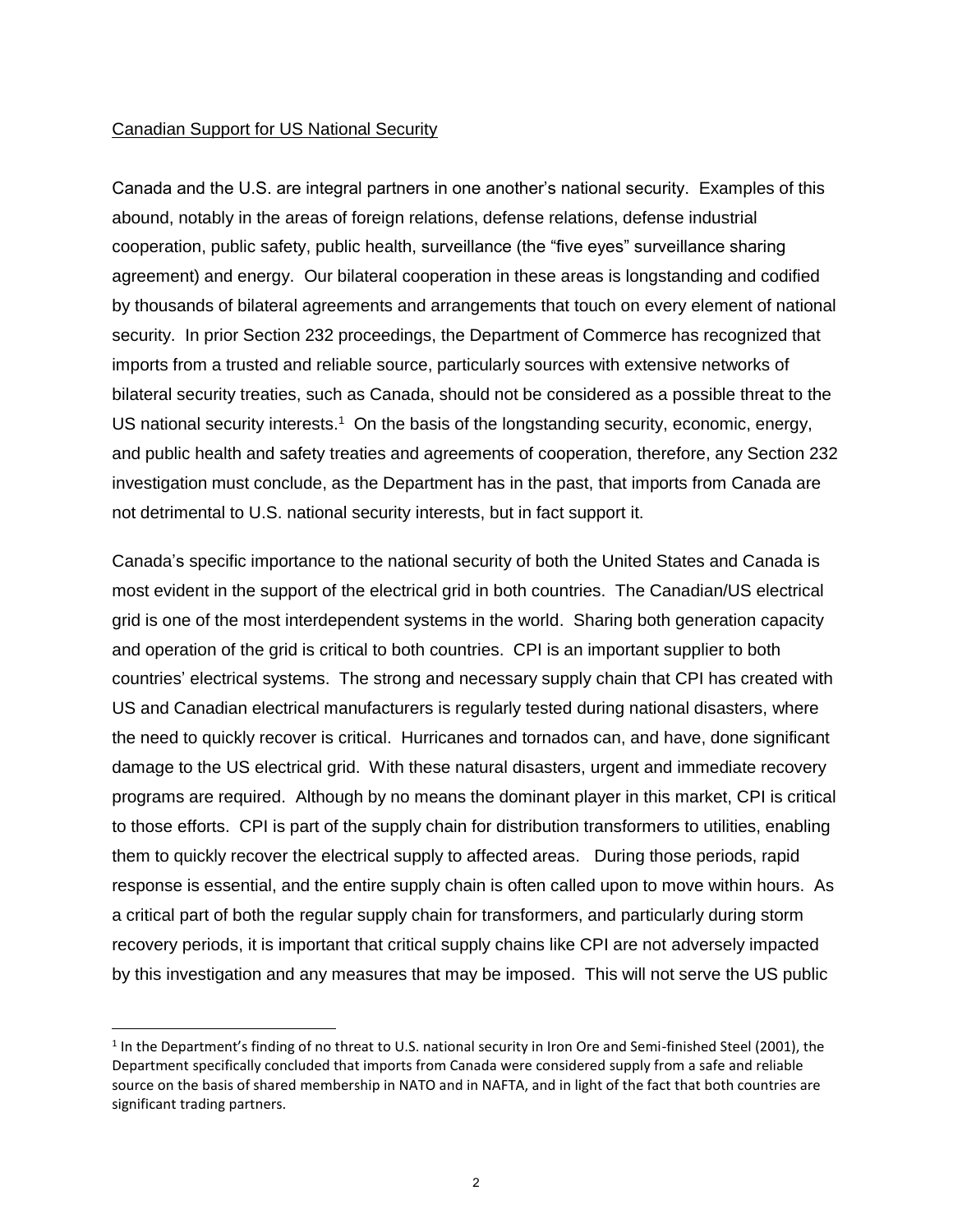interest, nor will it strengthen the national security. As a simple example, after Hurricane Matthew subsided in 2016, CPI supplied thousands of GOES steel cores to several US clients within five days. Although there was a relatively modest storm impact from Hurricane Matthew, CPI was able to fill these needs which were supplemental to, not in place of, the demands being placed on AK Steel at that time. CPI could meet these needs because we have storm demand requirements imposed on us by several of our US clients that are well above these levels. A similar but larger response was required for larger storms like Hurricane Sandy, and today it is essential that the supply chain have capacity and capability to meet the needs and response of these types of storms immediately. A shortage of capacity of either raw material or component production could be life threatening.

There are industry concerns that AK Steel does not have sufficient capacity to fulfill all the requirements of electrical steel demand during normal periods and is highly unlikely to be able to meet the demands if a large storm requirement were to hit, such as another Super Storm Sandy. Clearly, it is in the national security interest to have another safe and reliable partner to satisfy those needs and concerns. It is probably for these reasons that Mr. Roger Newport, CEO of AK Steels testified in your public hearing on May  $24<sup>th</sup>$ , 2017 that they were not against imports, and were not after measures eliminating imports; but managed, reliable and respectful imports. CPI has been this reliable, safe, and respectful supplier to the US of NAFTA designated products for over thirty years. It is in the US national security interests that we remain so.

## US Defense Supplier

Cogent Power also is an important supplier to the US Defense industry as a tier 2 supplier. CPI has 8-10 US transformer and motor OEMs that have contracts to supply critical electrical devices to US military and naval applications. These are typically highly specialized devices that are more complex and critical than industrial or utility transformers or motors. Clients like  $[$   $]$ ; [  $]$  ]; [  $]$ ], amongst others, rely on CPI to

supply them critical materials and components for their machinery. They do so because in most instances the US industry has refused to provide them with the same materials and service that they need and get from CPI.

3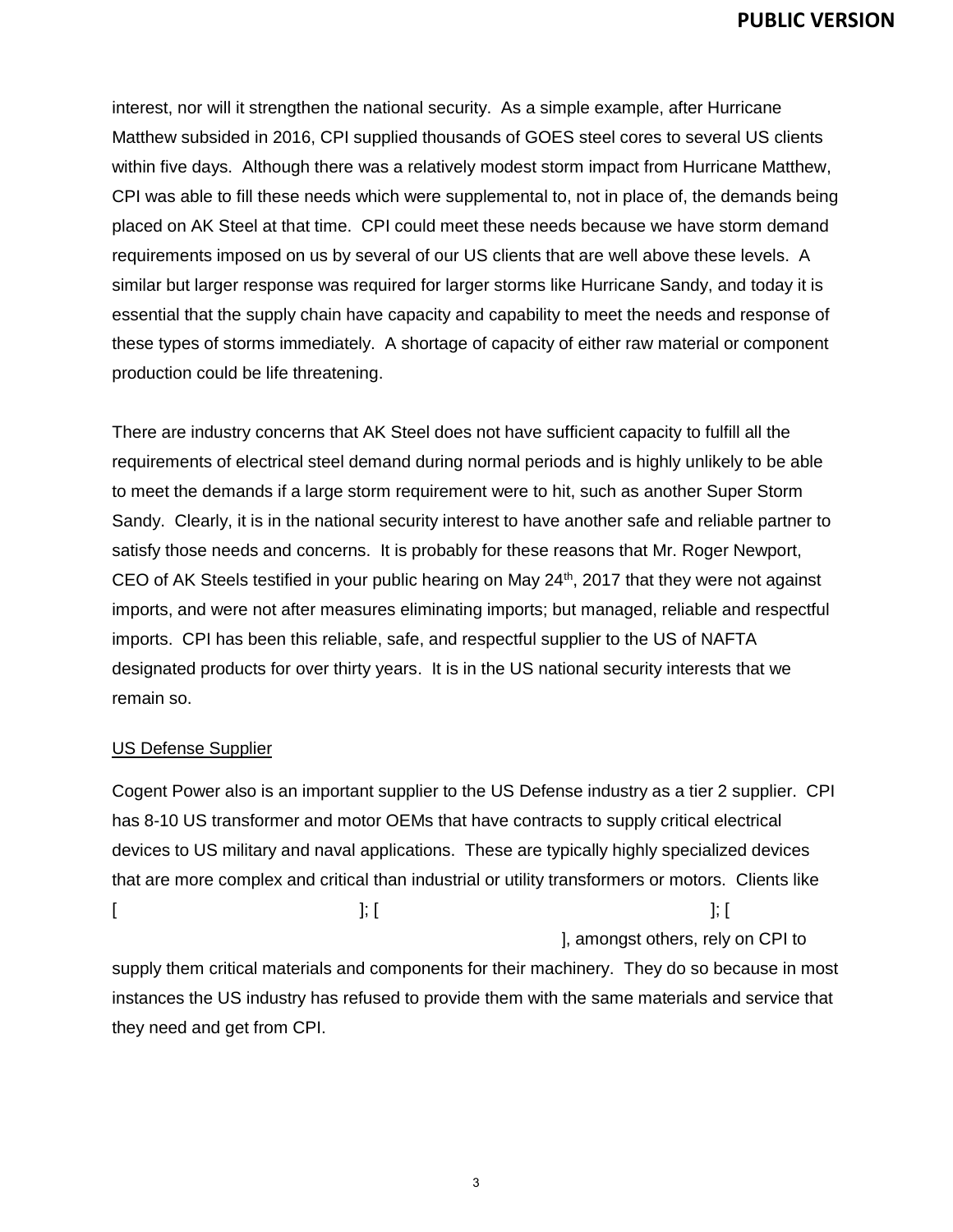## Value to US Clients

CPI has developed strong strategic relationships with a number of US OEMs that rely heavily on a strong, reliable and efficient supply chain; in-depth electrical steel materials and application engineering capacity; and the ability to guide and advise US clients on transformer, motor and generator engineering and designs. This vital strategic role is valued by US companies, enabling them to focus their resources on efficient assembly and design directed towards the needs of utility, military and industrial clients. OEMs rely on CPI to provide high quality and cost effective material and component solutions, from highly reliable suppliers in strategic economic and security partners/regions.

Over the past fifteen years CPI has provided an increasingly valued service to these US OEMs, as they have sought components from CPI owing to the specific capabilities of our company. For example, we routinely provide product in smaller lot sizes that are below the minimum order requirements imposed by the US industry, and do so within a few days of ordering. We are also willing to guarantee continued supply of product meeting the specifications mandated by our customers as a result of the critical applications in which their products are being used. This enables our customers to avoid costly re-certifications or redesigns because specific materials, like coatings, specific magnetic performance, or tight physical tolerances have been changed by the supplier – or made unavailable for a period. Customers turned to CPI because US producers were unwilling to give them these product and service performance guarantees. As a result, CPI has become an integral part of the US manufacturing supply chain to produce power and distribution transformers, and now serves more than 75 US based companies – from small family run OEMs to large multinationals. In most cases, as noted above, we provide both products and services that US firms refuse to, or cannot supply with the level of performance, capacity or reliability needed. As well, many of these clients have been supplied by CPI for more than 5-10 years in long term, strategic, supply relationships; that are critical to their ongoing existence and, with that, their continued ability to service this industry.

## Interdependent Two-Way US Supply Chain

Over the past ten years our largest purchases of GOES raw material has been sourced from the USA. As such, we have created a two-way trade flow that has created significant value for both the US transformer OEMs, and the US steel suppliers. In 2016 alone, CPI's purchases from US sources exceeded \$50M.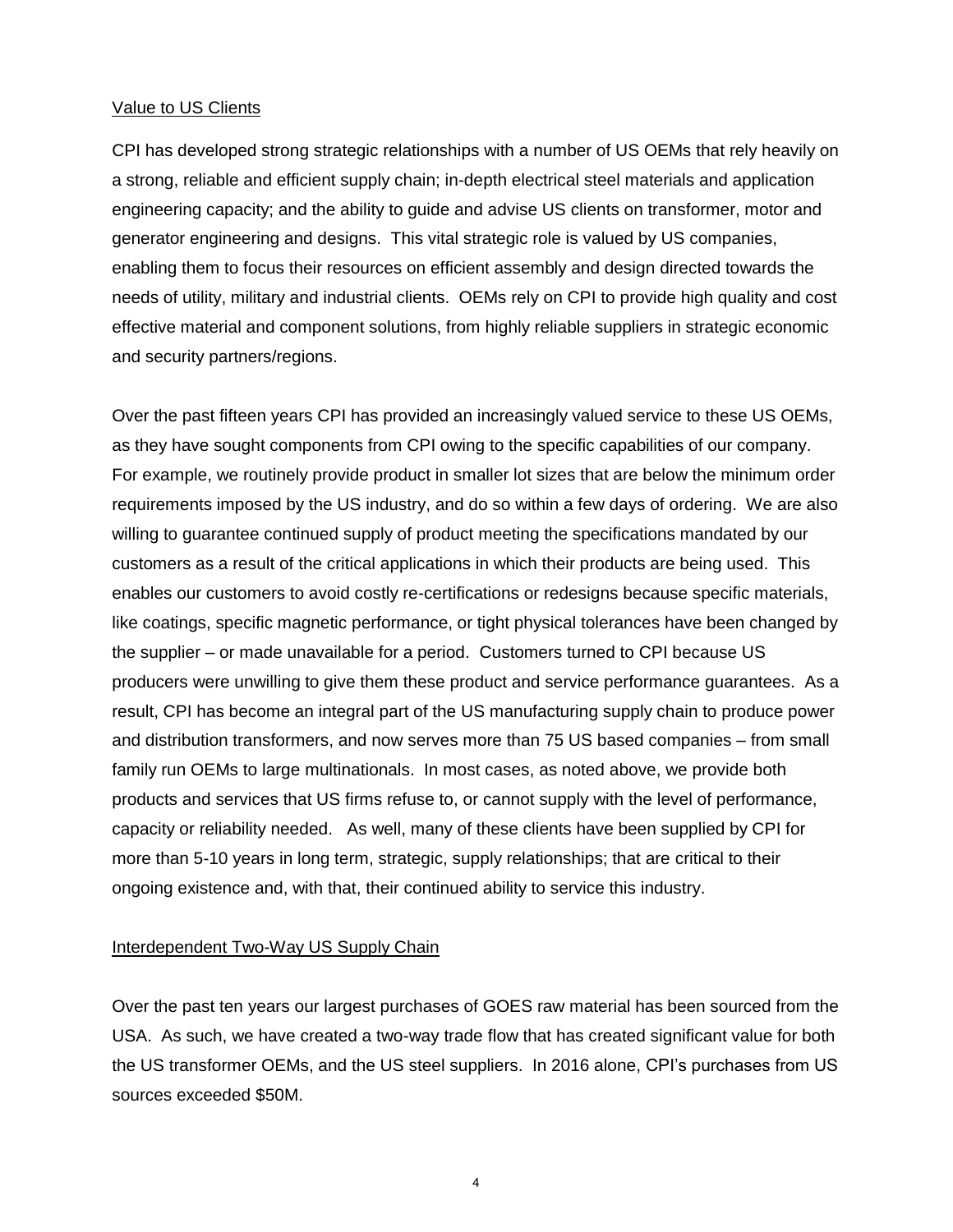Disruption of this large and important two-way trade flow from CPI would be devastating to US owned and operated manufacturers, and limit and potentially disable their ability to gain access to the GOES/NOES materials and components required to meet their design requirements.

# Canada and the UK Are Safe and Reliable Sources for Electrical Steels and Do Not Threaten the US National Security Interests

In 2016, as noted above, CPI's largest sources of GOES supply were from the United States. CPI's sister company Cogent-Orb Electrical Steels (OES), of Newport, SW United Kingdom was the second largest supplier by volume to CPI. US clients value the internal and interdependent supply of GOES from our UK GOES steel mill operations, and look for it as an important and reliable alternative and supplement to domestic US GOES sources. Sales from CPI to US clients of UK-based GOES are typically reported with the highest import value on the official US government import statistics and are of a volume that is supplemental, not disruptive, to US domestic GOES markets and supplies. CPI and OES do not sell on the spot markets in the USA, and do not put materials into the USA in low prices. UK-based GOES is primarily supplied to strategic clients, who buy under long term supply agreements. This reliable and respectful position of import supply into the US market was demonstrated in 2013, when the US GOES anti-dumping complaint, filed by AK Steel and others in the US industry, did not include UKbased supply, even though GOES from the UK was regularly supplied to US clients.

Given the strategic relationship between Canada and the UK with the USA – as evidenced by numerous economic, national security and defense agreements – it is our strong belief and recommendation that CPI's imports support, not threaten, the national security interests of the United States. This deep interdependent and reliant security relationship is no better illustrated than by the trust that exists with the US officials in the Five Eyes agreement. US national security, and the reliability and efficiency of the US electrical grid, and the supply chain for strategic equipment (electric transformers, motors and generators) are best served and achieved through strategic allies like Canada and the United Kingdom. CPI and OES have been trusted suppliers and partners of the US electrical equipment manufacturing network and electrical grid for decades, and as such we believe it is critically important that our position be maintained as it is today, which will strengthen, not hurt the US domestic GOES mill.